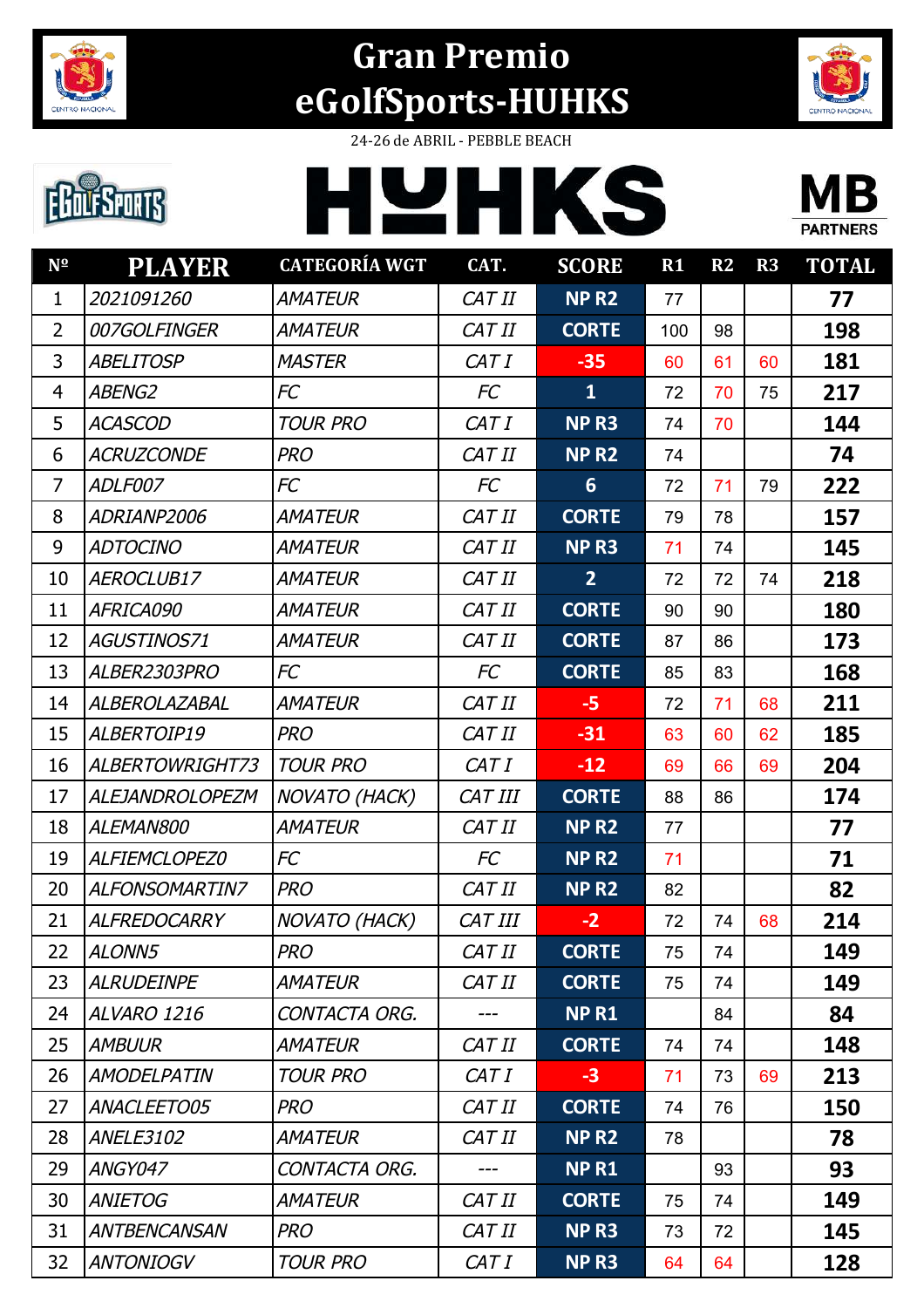| 33 | <b>ANTONIOSALIDO</b>   | <b>TOUR PRO</b>      | CAT I     | $-19$                   | 66 | 63 | 68 | 197 |
|----|------------------------|----------------------|-----------|-------------------------|----|----|----|-----|
| 34 | APRADAN85              | <b>AMATEUR</b>       | CAT II    | $6\phantom{1}$          | 71 | 72 | 79 | 222 |
| 35 | <b>ARPBA</b>           | <b>PRO</b>           | CAT II    | $-11$                   | 70 | 66 | 69 | 205 |
| 36 | <b>ARRASTEAMO</b>      | <b>TOUR PRO</b>      | CAT I     | <b>CORTE</b>            | 76 | 73 |    | 149 |
| 37 | ARRILUCEA              | <b>AMATEUR</b>       | CAT II    | $-5$                    | 72 | 70 | 69 | 211 |
| 38 | AVISPA71               | <b>AMATEUR</b>       | CAT II    | NP <sub>R3</sub>        | 73 | 73 |    | 146 |
| 39 | <b>BADATIGER</b>       | <b>NOVATO (HACK)</b> | CAT III   | $\overline{7}$          | 73 | 72 | 78 | 223 |
| 40 | <b>BAENOTI</b>         | <b>AMATEUR</b>       | CAT II    | NP <sub>R3</sub>        | 74 | 70 |    | 144 |
| 41 | <b>BALDERVA85</b>      | <b>TOUR PRO</b>      | CAT I     | NP <sub>R3</sub>        | 69 | 68 |    | 137 |
| 42 | BANDIDOSPAIN           | <b>AMATEUR</b>       | CAT II    | <b>CORTE</b>            | 82 | 70 |    | 152 |
| 43 | <b>BERNIELS69</b>      | <b>PRO</b>           | CAT II    | $\overline{\mathbf{3}}$ | 70 | 72 | 77 | 219 |
| 44 | <b>BGUTAPA</b>         | <b>PRO</b>           | CAT II    | <b>CORTE</b>            | 79 | 78 |    | 157 |
| 45 | <b>BIRDIES4GOOD</b>    | <b>PRO</b>           | CAT II    | $\overline{2}$          | 72 | 71 | 75 | 218 |
| 46 | BLAGDHALIA             | <b>LEGEND</b>        | CAT I     | $-25$                   | 64 | 61 | 66 | 191 |
| 47 | <b>BLATTTY</b>         | <b>TOUR PRO</b>      | CAT I     | <b>CORTE</b>            | 84 | 76 |    | 160 |
| 48 | <b>BORJITAESP</b>      | <b>PRO</b>           | CAT II    | NP <sub>R3</sub>        | 72 | 70 |    | 142 |
| 49 | BORJOTO920             | <b>PRO</b>           | CAT II    | NP <sub>R2</sub>        | 78 |    |    | 78  |
| 50 | <b>BUJU89</b>          | <b>TOUR PRO</b>      | CAT I     | NP R <sub>2</sub>       | 75 |    |    | 75  |
| 51 | CABOCUARTEL85          | NOVATO (HACK)        | CAT III   | <b>CORTE</b>            | 76 | 74 |    | 150 |
| 52 | CALZADA88              | <b>PRO</b>           | CAT II    | <b>CORTE</b>            | 75 | 75 |    | 150 |
| 53 | <b>CAMPUZANOBALLES</b> | <b>TOUR PRO</b>      | CAT I     | $-17$                   | 71 | 62 | 66 | 199 |
| 54 | <b>CANDELERO</b>       | <b>AMATEUR</b>       | CAT II    | <b>CORTE</b>            | 78 | 94 |    | 172 |
| 55 | <b>CANDIMAIN</b>       | FC                   | <b>FC</b> | <b>CORTE</b>            | 77 | 86 |    | 163 |
| 56 | CANIZARED1978          | CONTACTA ORG.        | ---       | <b>NPR1</b>             |    | 71 |    | 71  |
| 57 | CANIZARES1978          | <b>PRO</b>           | CAT II    | $-10$                   | 69 | 69 | 68 | 206 |
| 58 | CAPIMARIACA            | FC                   | FC        | <b>CORTE</b>            | 76 | 79 |    | 155 |
| 59 | <b>CARBENDEL</b>       | <b>PRO</b>           | CAT II    | NP <sub>R2</sub>        | 80 |    |    | 80  |
| 60 | CARGOLF8               | <b>PRO</b>           | CAT II    | $-6$                    | 70 | 70 | 70 | 210 |
| 61 | <b>CARLOS</b>          | <b>NOVATO (HACK)</b> | CAT III   | <b>CORTE</b>            | 92 | 88 |    | 180 |
| 62 | <b>CARLOS06762</b>     | <b>PRO</b>           | CAT II    | NP <sub>R2</sub>        | 77 |    |    | 77  |
| 63 | CARLOS280989           | <b>PRO</b>           | CAT II    | $-9$                    | 68 | 67 | 72 | 207 |
| 64 | CARLOSNAVA5            | <b>NOVATO (HACK)</b> | CAT III   | NP <sub>R3</sub>        | 75 | 72 |    | 147 |
| 65 | CARLOSRGUEZ0           | <b>FC</b>            | FC        | <b>CORTE</b>            | 76 | 75 |    | 151 |
| 66 | CARLOSRUIZZAMBRA       | <b>NOVATO (HACK)</b> | CAT III   | <b>CORTE</b>            | 82 | 80 |    | 162 |
| 67 | CARMELO0000            | <b>NOVATO (HACK)</b> | CAT III   | $-4$                    | 77 | 68 | 67 | 212 |
| 68 | <b>CATXOPO</b>         | <b>AMATEUR</b>       | CAT II    | <b>CORTE</b>            | 75 | 76 |    | 151 |
| 69 | <b>CENTOLLAGOLF</b>    | <b>AMATEUR</b>       | CAT II    | NP <sub>R2</sub>        | 83 |    |    | 83  |
| 70 | <b>CESARSWINGOLF</b>   | FC                   | <b>FC</b> | NP R <sub>2</sub>       | 84 |    |    | 84  |
| 71 | <b>CESMROD0</b>        | <b>NOVATO (HACK)</b> | CAT III   | <b>CORTE</b>            | 78 | 75 | 76 | 229 |
| 72 | CHECHAR65              | <b>PRO</b>           | CAT II    | <b>CORTE</b>            | 76 | 76 |    | 152 |
| 73 | CHECHICAMPBELL         | <b>PRO</b>           | CAT II    | NP <sub>R2</sub>        | 80 |    |    | 80  |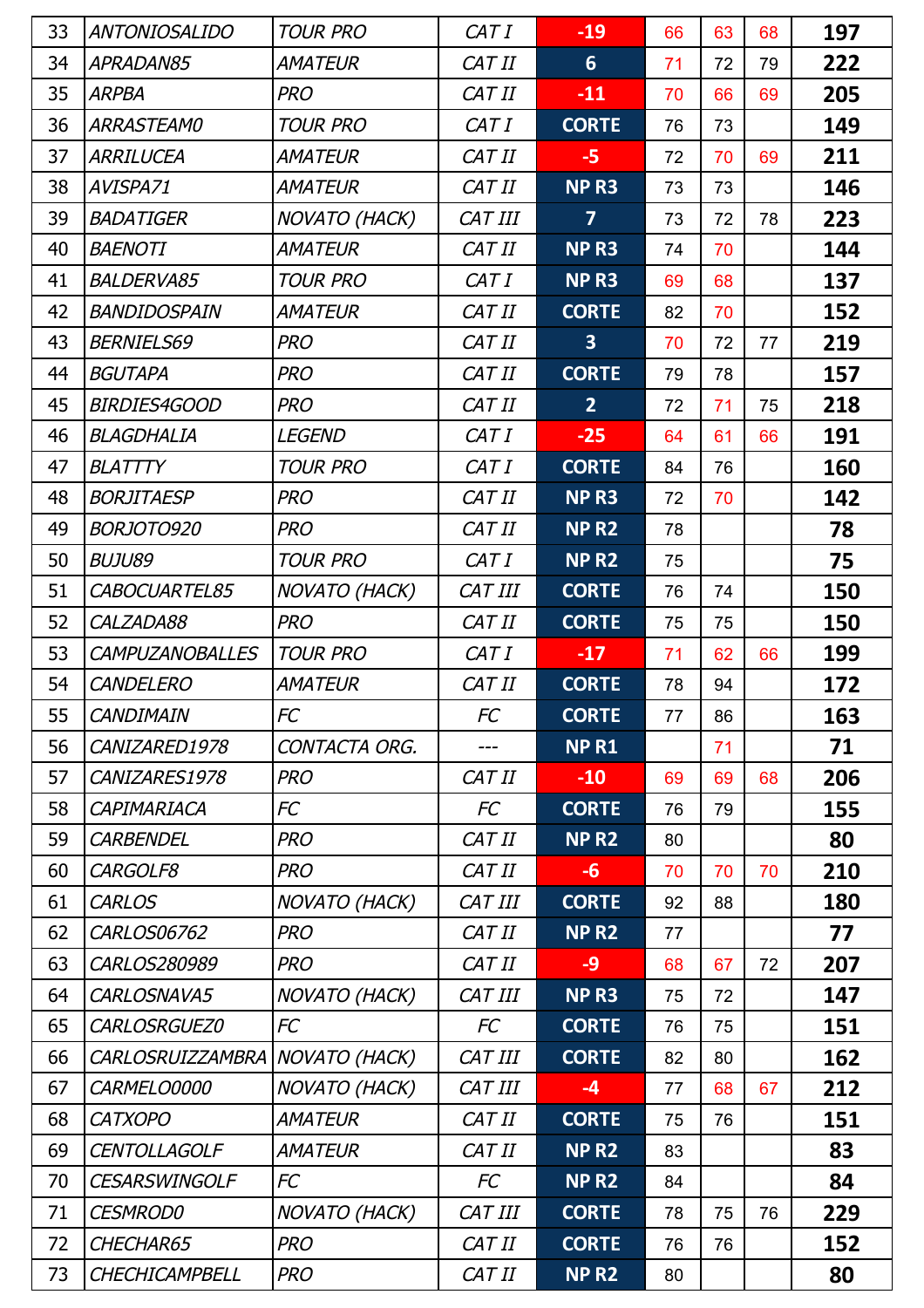| 74  | <b>CHEMAVELASCO</b>   | <b>AMATEUR</b>       | CAT II  | NP <sub>R3</sub> | 66 | 76 |    | 142 |
|-----|-----------------------|----------------------|---------|------------------|----|----|----|-----|
| 75  | <b>CHUSOCA</b>        | <b>TOUR PRO</b>      | CAT I   | $-1$             | 73 | 72 | 70 | 215 |
| 76  | CIFU78                | FC                   | FC      | NP <sub>R3</sub> | 75 | 72 |    | 147 |
| 77  | COLLETI10             | <b>TOUR PRO</b>      | CAT I   | $-8$             | 70 | 69 | 69 | 208 |
| 78  | COLOBANDI131          | <b>TOUR PRO</b>      | CAT I   | NP <sub>R3</sub> | 72 | 70 |    | 142 |
| 79  | COTE18                | FC                   | FC      | $\overline{2}$   | 70 | 72 | 76 | 218 |
| 80  | <b>CSIMONR8</b>       | <b>PRO</b>           | CAT II  | $-10$            | 69 | 67 | 70 | 206 |
| 81  | DABECASA58            | <b>PRO</b>           | CAT II  | <b>CORTE</b>     | 89 | 77 |    | 166 |
| 82  | DANI4908              | AMATEUR              | CAT II  | <b>NPR2</b>      | 72 |    |    | 72  |
| 83  | DANIELJ73             | <b>TOUR PRO</b>      | CAT I   | $-3$             | 73 | 70 | 70 | 213 |
| 84  | DANIMARTIN023         | AMATEUR              | CAT II  | $-14$            | 65 | 68 | 69 | 202 |
| 85  | <b>DASISBOYER</b>     | NOVATO (HACK)        | CAT III | NP <sub>R3</sub> | 68 | 70 |    | 138 |
| 86  | <b>DASISRUIZ</b>      | <b>NOVATO (HACK)</b> | CAT III | $-22$            | 65 | 65 | 64 | 194 |
| 87  | DAVIDALONSO5          | <b>TOUR PRO</b>      | CAT I   | $-3$             | 74 | 68 | 71 | 213 |
| 88  | <b>DAVIDLCO</b>       | <b>PRO</b>           | CAT II  | NP <sub>R2</sub> | 89 |    |    | 89  |
| 89  | DHEREDIA69            | <b>TOUR PRO</b>      | CAT I   | <b>CORTE</b>     | 84 | 81 |    | 165 |
| 90  | DIAMOND1910           | AMATEUR              | CAT II  | <b>CORTE</b>     | 78 | 80 |    | 158 |
| 91  | <b>DIAZLDIEGO</b>     | <b>TOUR PRO</b>      | CAT I   | <b>CORTE</b>     | 81 | 75 |    | 156 |
| 92  | <b>DISKRX</b>         | <b>PRO</b>           | CAT II  | 9                | 73 | 73 | 79 | 225 |
| 93  | <b>DJRCES</b>         | <b>PRO</b>           | CAT II  | NP <sub>R3</sub> | 73 | 70 |    | 143 |
| 94  | <b>DOSDE</b>          | LEGEND               | CAT I   | $-20$            | 65 | 66 | 65 | 196 |
| 95  | DPERMA80              | <b>PRO</b>           | CAT II  | NP <sub>R2</sub> | 73 |    |    | 73  |
| 96  | DRUKI02               | <b>AMATEUR</b>       | CAT II  | NP <sub>R2</sub> | 77 |    |    | 77  |
| 97  | DUENDE002             | <b>PRO</b>           | CAT II  | NP <sub>R2</sub> | 74 |    |    | 74  |
| 98  | EDRAM52               | <b>PRO</b>           | CAT II  | $-1$             | 73 | 71 | 71 | 215 |
| 99  | EDUARD8787            | <b>PRO</b>           | CAT II  | 9                | 73 | 73 | 79 | 225 |
| 100 | <b>EDUTOR0</b>        | <b>PRO</b>           | CAT II  | DISQ.            | 69 | 64 | 64 | 197 |
| 101 | <b>ELCHAVO</b>        | <b>TOUR PRO</b>      | CAT I   | <b>CORTE</b>     | 74 | 76 |    | 150 |
| 102 | <b>ELENACUESTA</b>    | <b>AMATEUR</b>       | CAT II  | NP <sub>R2</sub> | 84 |    |    | 84  |
| 103 | ELMERITO770           | <b>AMATEUR</b>       | CAT II  | <b>CORTE</b>     | 79 | 75 |    | 154 |
| 104 | <b>ELMLOOORAD</b>     | <b>AMATEUR</b>       | CAT II  | NP <sub>R3</sub> | 69 | 64 |    | 133 |
| 105 | <b>ELXENEIXE</b>      | <b>NOVATO (HACK)</b> | CAT III | <b>CORTE</b>     | 82 | 74 |    | 156 |
| 106 | ENRIMJ85              | <b>PRO</b>           | CAT II  | <b>CORTE</b>     | 74 | 74 |    | 148 |
| 107 | ERICGALIMANYF         | <b>PRO</b>           | CAT II  | $-14$            | 68 | 67 | 67 | 202 |
| 108 | <b>ERMARQUESITO</b>   | <b>TOUR MASTER</b>   | CAT I   | $-29$            | 61 | 62 | 64 | 187 |
| 109 | <b>ERNIEJIMENEZ</b>   | <b>PRO</b>           | CAT II  | <b>CORTE</b>     | 76 | 76 |    | 152 |
| 110 | ESCOBAR220700         | <b>AMATEUR</b>       | CAT II  | $-1$             | 72 | 71 | 72 | 215 |
| 111 | <b>ESPECTADOR</b>     | <b>MASTER</b>        | CAT I   | $-34$            | 61 | 60 | 61 | 182 |
| 112 | <b>FALDIVIO</b>       | <b>PRO</b>           | CAT II  | <b>CORTE</b>     | 80 | 77 |    | 157 |
| 113 | FEFRANCO1960          | <b>PRO</b>           | CAT II  | $-1$             | 69 | 72 | 74 | 215 |
| 114 | <b>FELIXCHAMPIONS</b> | <b>PRO</b>           | CAT II  | NP <sub>R3</sub> | 75 | 71 |    | 146 |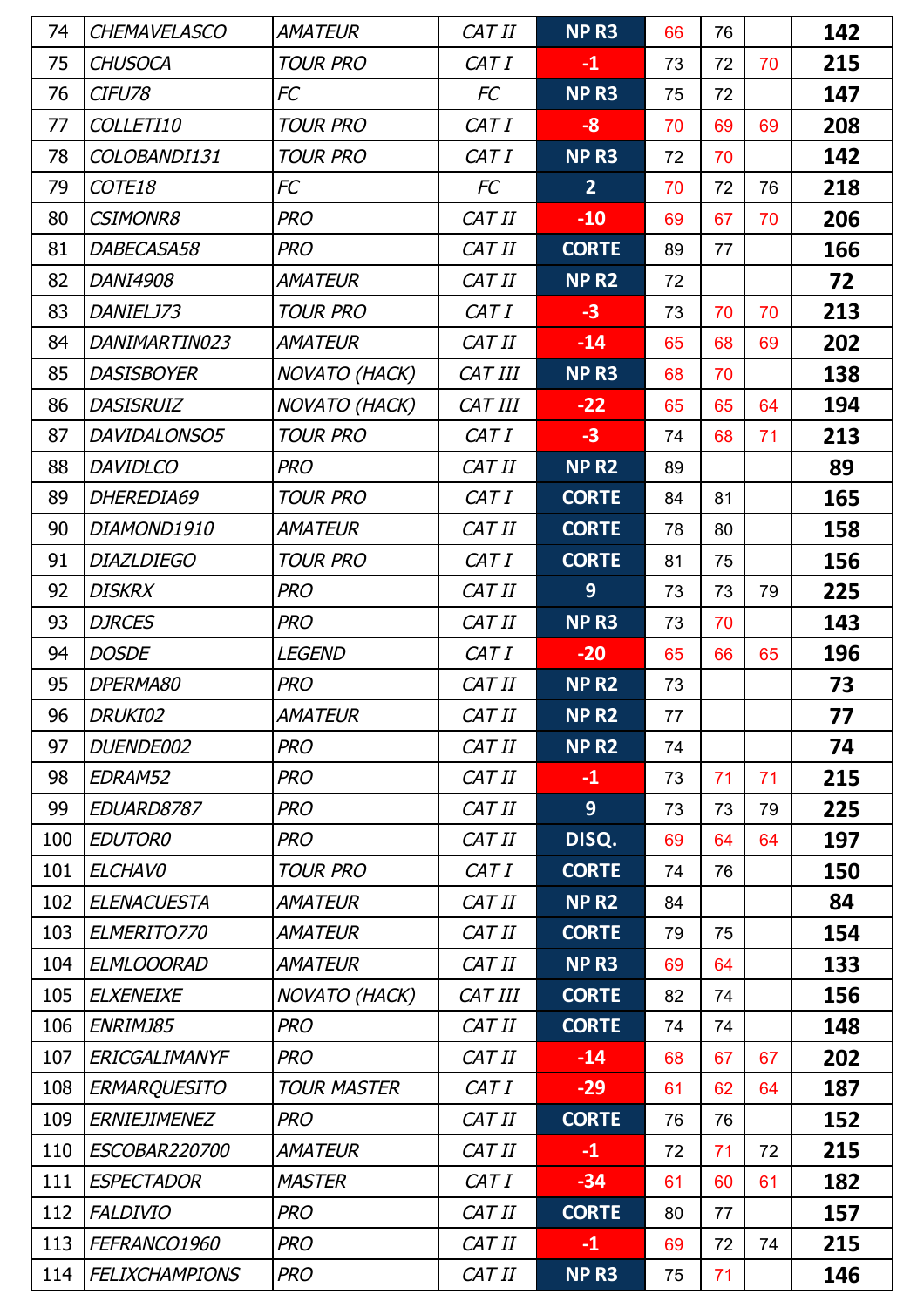| 115 | <b>FERECTO</b>         | <b>TOUR PRO</b>      | CAT I     | $-3$             | 70 | 72 | 71 | 213 |
|-----|------------------------|----------------------|-----------|------------------|----|----|----|-----|
| 116 | <b>FERJUDOC</b>        | <b>PRO</b>           | CAT II    | $-7$             | 70 | 67 | 72 | 209 |
| 117 | FERNANX5               | <b>PRO</b>           | CAT II    | <b>CORTE</b>     | 81 | 76 |    | 157 |
| 118 | FESTRADA20             | <b>AMATEUR</b>       | CAT II    | <b>CORTE</b>     | 81 | 76 |    | 157 |
| 119 | FLECHAS17              | <b>PRO</b>           | CAT II    | NP <sub>R2</sub> | 73 |    |    | 73  |
| 120 | <b>FOXY8727</b>        | <b>PRO</b>           | CAT II    | <b>CORTE</b>     | 77 | 77 |    | 154 |
| 121 | FRANCHESCOLE69         | <b>NOVATO (HACK)</b> | CAT III   | $-21$            | 65 | 64 | 66 | 195 |
| 122 | <b>FRANGGRR</b>        | <b>PRO</b>           | CAT II    | <b>CORTE</b>     | 81 | 78 |    | 159 |
| 123 | <b>FRANK01646</b>      | <b>PRO</b>           | CAT II    | <b>CORTE</b>     | 73 | 77 |    | 150 |
| 124 | <b>FRASKYTO</b>        | <b>NOVATO (HACK)</b> | CAT III   | <b>CORTE</b>     | 80 | 80 |    | 160 |
| 125 | FULVIUO1901            | <b>AMATEUR</b>       | CAT II    | NP <sub>R2</sub> | 70 |    |    | 70  |
| 126 | <b>GERMANDELOLMO</b>   | <b>AMATEUR</b>       | CAT II    | $\overline{2}$   | 71 | 72 | 75 | 218 |
| 127 | <b>GFFORNOS</b>        | <b>TOUR PRO</b>      | CAT I     | <b>CORTE</b>     | 81 | 79 |    | 160 |
| 128 | GJOU1                  | <b>AMATEUR</b>       | CAT II    | <b>CORTE</b>     | 81 | 76 |    | 157 |
| 129 | GM087                  | NOVATO (HACK)        | CAT III   | NP <sub>R2</sub> | 84 |    |    | 84  |
| 130 | GOLFISTA6908           | <b>MASTER</b>        | CAT I     | $-4$             | 69 | 67 | 76 | 212 |
| 131 | <b>GOLFOLUCKY</b>      | FC                   | <b>FC</b> | <b>CORTE</b>     | 75 | 73 |    | 148 |
| 132 | <b>GONMADRID</b>       | <b>AMATEUR</b>       | CAT II    | NP <sub>R2</sub> | 78 |    |    | 78  |
| 133 | GONTXAL666             | <b>PRO</b>           | CAT II    | NP <sub>R2</sub> | 77 |    |    | 77  |
| 134 | GONZAL03               | <b>PRO</b>           | CAT II    | NP <sub>R3</sub> | 70 | 76 |    | 146 |
| 135 | GONZALOMB90            | NOVATO (HACK)        | CAT III   | <b>CORTE</b>     | 76 | 73 |    | 149 |
| 136 | GOYO101                | <b>PRO</b>           | CAT II    | NP <sub>R3</sub> | 69 | 68 |    | 137 |
| 137 | <i>GRAVEZEN2000</i>    | <i>AMATEUR</i>       | CAT II    | $-13$            | 66 | 71 | 66 | 203 |
| 138 | <b>GUESS2701</b>       | <b>PRO</b>           | CAT II    | NP <sub>R3</sub> | 68 | 70 |    | 138 |
| 139 | <b>GUILLEFOWLER</b>    | <b>PRO</b>           | CAT II    | $-30$            | 64 | 62 | 60 | 186 |
| 140 | <b>GUILLERMORETANA</b> | <b>AMATEUR</b>       | CAT II    | NP <sub>R3</sub> | 69 | 76 |    | 145 |
| 141 | <b>GUNIWOODS0</b>      | <b>PRO</b>           | CAT II    | NP <sub>R3</sub> | 68 | 66 |    | 134 |
| 142 | <b>HARCINIEGAS</b>     | <b>AMATEUR</b>       | CAT II    | <b>CORTE</b>     | 78 | 74 |    | 152 |
| 143 | <b>HECTORABELPUIG</b>  | <b>AMATEUR</b>       | CAT II    | NP <sub>R2</sub> | 84 |    |    | 84  |
| 144 | <b>HOPEVIR50</b>       | <b>NOVATO (HACK)</b> | CAT III   | <b>CORTE</b>     | 82 | 73 |    | 155 |
| 145 | <b>IBELUT</b>          | <b>PRO</b>           | CAT II    | <b>CORTE</b>     | 79 | 76 |    | 155 |
| 146 | <b>IGALSAN</b>         | <b>PRO</b>           | CAT II    | $-2$             | 73 | 73 | 68 | 214 |
| 147 | IGNACIOCA85            | <b>AMATEUR</b>       | CAT II    | <b>CORTE</b>     | 88 | 86 |    | 174 |
| 148 | <b>IGNACIOGONNAV</b>   | <b>PRO</b>           | CAT II    | $\bf{0}$         | 73 | 70 | 73 | 216 |
| 149 | IGNACIOTE12            | <b>PRO</b>           | CAT II    | <b>CORTE</b>     | 80 | 78 |    | 158 |
| 150 | <b>IJMGOLF</b>         | <b>AMATEUR</b>       | CAT II    | NP <sub>R3</sub> | 68 | 73 |    | 141 |
| 151 | IKIGAI75               | <b>TOUR PRO</b>      | CAT I     | <b>CORTE</b>     | 78 | 71 |    | 149 |
| 152 | <b>INAKIAE</b>         | <b>AMATEUR</b>       | CAT II    | 5                | 70 | 76 | 75 | 221 |
| 153 | <b>INASSIO</b>         | <b>AMATEUR</b>       | CAT II    | <b>CORTE</b>     | 96 | 93 | 89 | 278 |
| 154 | <b>INKAROAD</b>        | <b>TOUR PRO</b>      | CAT I     | $-1$             | 73 | 73 | 69 | 215 |
| 155 | Ionsarlop              | NOVATO (HACK)        | CAT III   | <b>CORTE</b>     | 84 | 80 |    | 164 |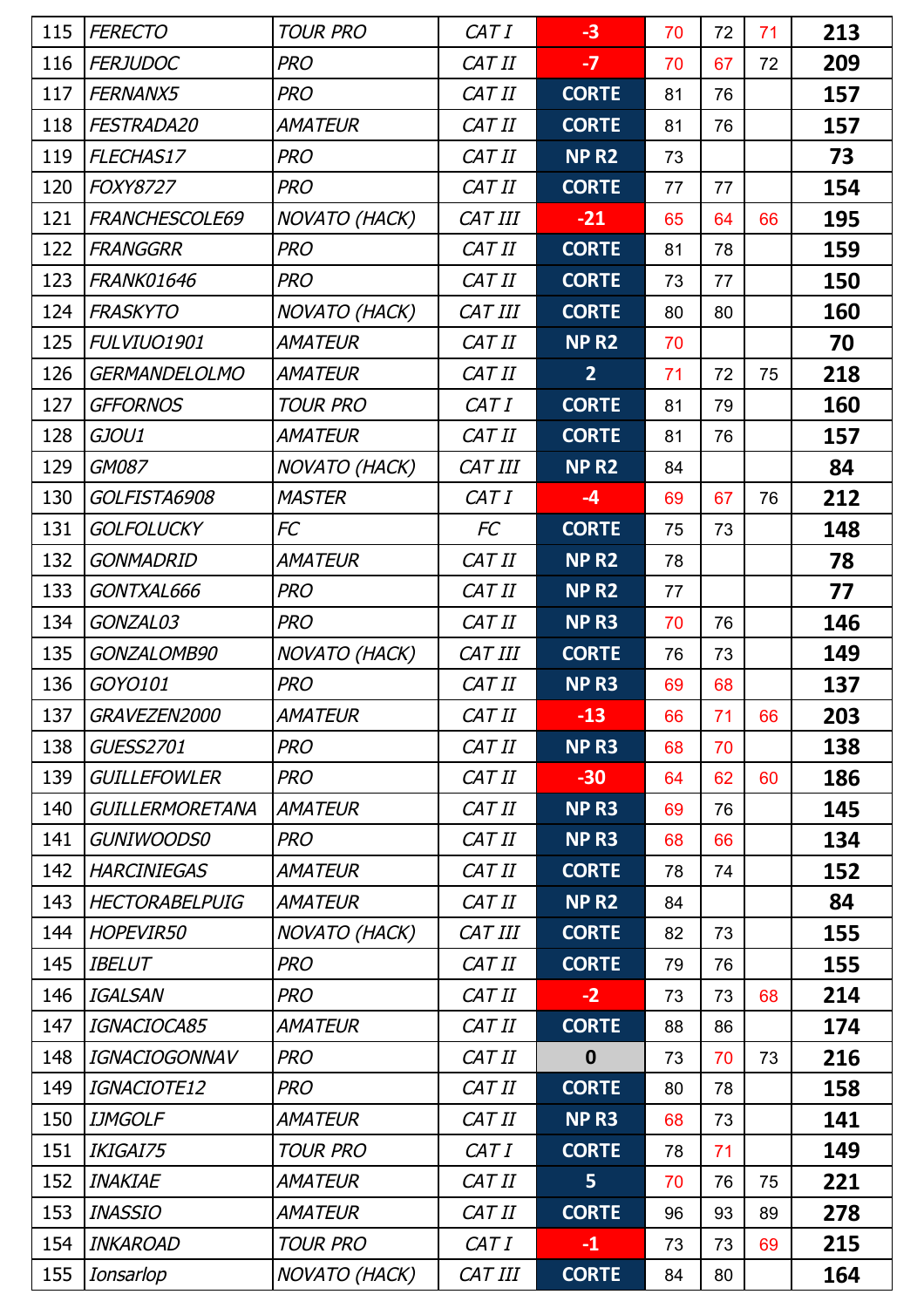| 156 | <b>IOSARLOP</b>      | CONTACTA ORG.        | ---     | <b>NPR1</b>             |     |    | 77 | 77  |
|-----|----------------------|----------------------|---------|-------------------------|-----|----|----|-----|
| 157 | <b>IOSU1974</b>      | <b>PRO</b>           | CAT II  | NP <sub>R3</sub>        | 72  | 73 |    | 145 |
| 158 | IRAZUSTA23           | NOVATO (HACK)        | CAT III | $-4$                    | 72  | 69 | 71 | 212 |
| 159 | <b>ISFRATE</b>       | <b>TOUR PRO</b>      | CAT I   | NP <sub>R3</sub>        | 67  | 66 |    | 133 |
| 160 | ISMAEL7103           | NOVATO (HACK)        | CAT III | <b>NPR2</b>             | 71  |    |    | 71  |
| 161 | <b>IVANSKICCVM</b>   | <b>PRO</b>           | CAT II  | <b>CORTE</b>            | 72  | 77 |    | 149 |
| 162 | <b>IVANTIEMBLO</b>   | FC                   | FC      | NP <sub>R2</sub>        | 103 |    |    | 103 |
| 163 | IVANVIGO10           | NOVATO (HACK)        | CAT III | $-11$                   | 68  | 68 | 69 | 205 |
| 164 | <b>IXS71</b>         | FC                   | FC      | NP <sub>R2</sub>        | 71  |    |    | 71  |
| 165 | JABALI14             | <b>PRO</b>           | CAT II  | NP <sub>R2</sub>        | 76  |    |    | 76  |
| 166 | <b>JACCAR</b>        | <b>MASTER</b>        | CAT I   | NP <sub>R2</sub>        | 67  |    |    | 67  |
| 167 | <b>JAGAFE</b>        | <b>MASTER</b>        | CAT I   | $\overline{\mathbf{3}}$ | 72  | 73 | 74 | 219 |
| 168 | <b>JAIMESANM</b>     | FC                   | FC      | NP <sub>R3</sub>        | 72  | 71 |    | 143 |
| 169 | <b>JANF2007</b>      | NOVATO (HACK)        | CAT III | <b>CORTE</b>            | 79  | 70 |    | 149 |
| 170 | <b>JANIN</b>         | <b>MASTER</b>        | CAT I   | <b>CORTE</b>            | 84  | 77 |    | 161 |
| 171 | JAVI4SOME            | FC                   | FC      | <b>CORTE</b>            | 73  | 80 |    | 153 |
| 172 | <b>JAVIERCHOLO</b>   | <b>TOUR PRO</b>      | CAT I   | NP <sub>R3</sub>        | 70  | 69 |    | 139 |
| 173 | JAVIERDEPAZ0         | FC                   | FC      | NP <sub>R3</sub>        | 64  | 72 |    | 136 |
| 174 | <b>JAVIERJNG</b>     | CONTACTA ORG.        | ---     | NP <sub>R1</sub>        |     | 73 |    | 73  |
| 175 | <b>JAVIEROBIDOS</b>  | FC                   | FC      | NP <sub>R3</sub>        | 70  | 72 |    | 142 |
| 176 | <b>JAVIERSDELAY</b>  | CONTACTA ORG.        |         | NP <sub>R1</sub>        |     | 79 |    | 79  |
| 177 | JAVIERSDELAY20       | CONTACTA ORG.        |         | <b>NPR1</b>             |     | 79 |    | 79  |
| 178 | JAVIHOBBY121         | <b>NOVATO (HACK)</b> | CAT III | <b>CORTE</b>            | 81  | 73 |    | 154 |
| 179 | <b>JAVILOVIC</b>     | FC                   | FC      | NP <sub>R2</sub>        | 69  |    |    | 69  |
| 180 | <b>JAVITXUSEC</b>    | <b>AMATEUR</b>       | CAT II  | <b>CORTE</b>            | 82  | 74 |    | 156 |
| 181 | <b>JAVIURIA78</b>    | <b>NOVATO (HACK)</b> | CAT III | $\boldsymbol{0}$        | 71  | 71 | 74 | 216 |
| 182 | <b>JBELLOR</b>       | FC                   | FC      | <b>CORTE</b>            | 85  | 86 |    | 171 |
| 183 | JBLANCO50            | <b>PRO</b>           | CAT II  | $-5$                    | 69  | 72 | 70 | 211 |
| 184 | <b>JDAVILATELLEZ</b> | <b>PRO</b>           | CAT II  | <b>CORTE</b>            | 81  | 76 |    | 157 |
| 185 | JDDJDD11             | FC                   | FC      | NP <sub>R2</sub>        | 65  |    |    | 65  |
| 186 | JDNG27               | <b>AMATEUR</b>       | CAT II  | DISQ.                   | 64  | 64 |    | 128 |
| 187 | <b>JESUARD</b>       | <b>MASTER</b>        | CAT I   | $\overline{\mathbf{3}}$ | 72  | 74 | 73 | 219 |
| 188 | <b>JESUSGGOMEZ</b>   | FC                   | FC      | <b>NPR1</b>             |     | 82 | 78 | 160 |
| 189 | JF777777777          | <b>PRO</b>           | CAT II  | NP <sub>R2</sub>        | 76  |    |    | 76  |
| 190 | <b>JGVELANDIA</b>    | <b>NOVATO (HACK)</b> | CAT III | <b>CORTE</b>            | 99  | 85 | 79 | 263 |
| 191 | JICF1                | NOVATO (HACK)        | CAT III | <b>CORTE</b>            | 80  | 72 |    | 152 |
| 192 | JOHNNYCOFFEE170      | NOVATO (HACK)        | CAT III | DISQ.                   | 64  | 64 |    | 128 |
| 193 | JOLMOR20             | <b>AMATEUR</b>       | CAT II  | $\overline{\mathbf{3}}$ | 70  | 68 | 81 | 219 |
| 194 | <b>JORGEALIX</b>     | <b>AMATEUR</b>       | CAT II  | NP <sub>R3</sub>        | 75  | 72 |    | 147 |
| 195 | <b>JORGEEJG</b>      | AMATEUR              | CAT II  | NP <sub>R3</sub>        | 69  | 69 |    | 138 |
| 196 | <b>JORGEMUCAST</b>   | <b>AMATEUR</b>       | CAT II  | <b>CORTE</b>            | 76  | 83 |    | 159 |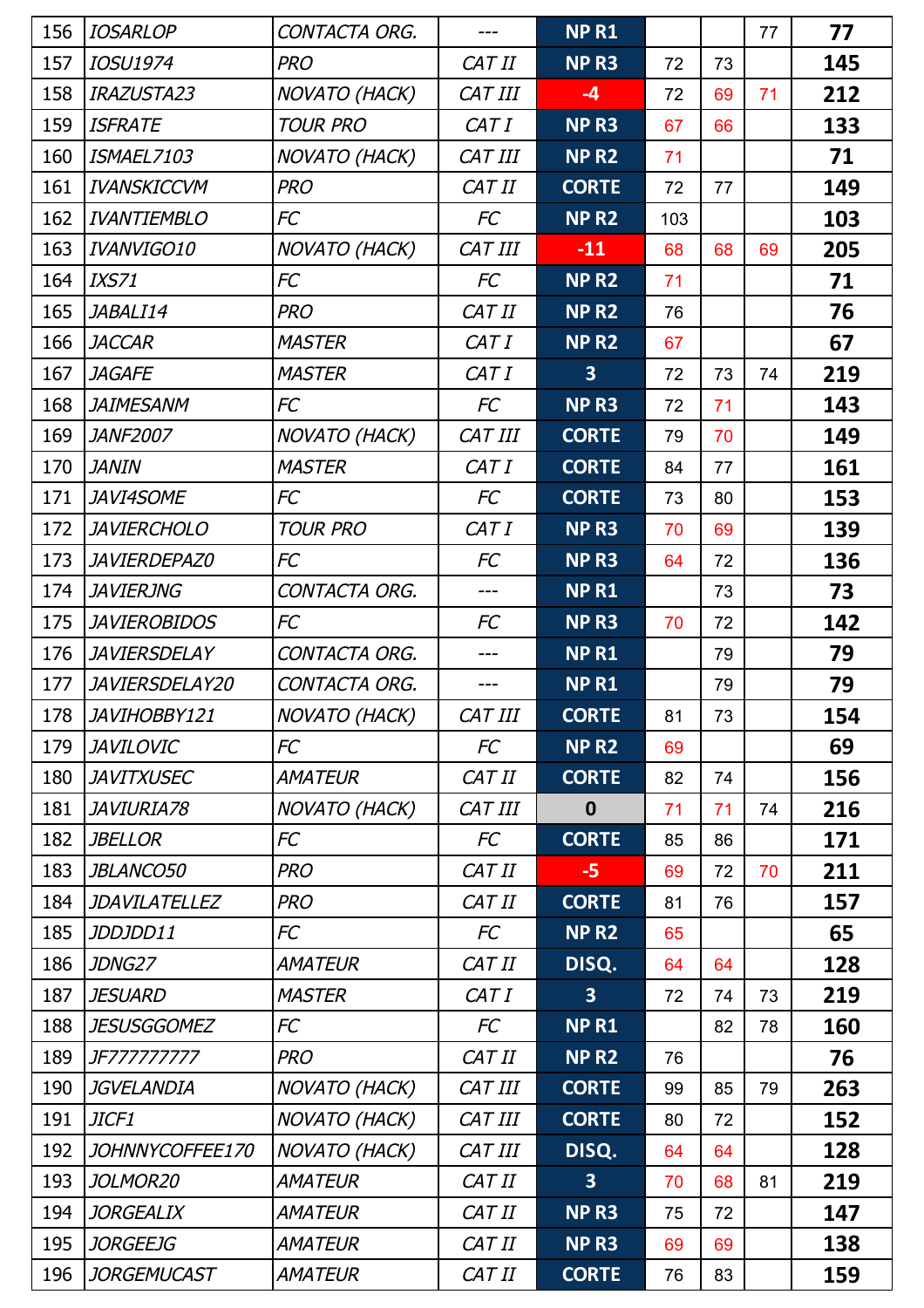| 197 | JOSEBA1501             | <b>AMATEUR</b>       | CAT II    | NP <sub>R2</sub>  | 83 |    |    | 83  |
|-----|------------------------|----------------------|-----------|-------------------|----|----|----|-----|
| 198 | <b>JOSEFREEDIVE</b>    | <b>PRO</b>           | CAT II    | NP <sub>R2</sub>  | 79 |    |    | 79  |
| 199 | <b>JOSELUISGMP</b>     | FC                   | <b>FC</b> | <b>CORTE</b>      | 80 | 72 |    | 152 |
| 200 | <b>JOSEMA7327</b>      | NOVATO (HACK)        | CAT III   | NP <sub>R3</sub>  | 69 | 67 |    | 136 |
| 201 | <b>JOTACUBE</b>        | <b>PRO</b>           | CAT II    | $-5$              | 75 | 69 | 67 | 211 |
| 202 | <b>JUABARANDA</b>      | CONTACTA ORG.        |           | NP <sub>R1</sub>  |    | 79 |    | 79  |
| 203 | <b>JUAN77500</b>       | <b>PRO</b>           | CAT II    | <b>CORTE</b>      | 75 | 75 |    | 150 |
| 204 | <b>JUANANGELMP</b>     | <b>NOVATO (HACK)</b> | CAT III   | NP <sub>R3</sub>  | 74 | 71 |    | 145 |
| 205 | <b>JUANBARANDA</b>     | CONTACTA ORG.        |           | NP <sub>R1</sub>  |    | 89 |    | 89  |
| 206 | <b>JUANCOLATE</b>      | <b>TOUR MASTER</b>   | CAT I     | NP R <sub>2</sub> | 65 |    |    | 65  |
| 207 | <b>JUANCRESPI4</b>     | <b>PRO</b>           | CAT II    | <b>CORTE</b>      | 77 | 74 |    | 151 |
| 208 | <b>JUANITODINAMITO</b> | <b>LEGEND</b>        | CAT I     | <b>CORTE</b>      | 73 | 76 |    | 149 |
| 209 | <b>JUANJERAX</b>       | <b>AMATEUR</b>       | CAT II    | $\overline{7}$    | 71 | 74 | 78 | 223 |
| 210 | JUANJO571              | <b>PRO</b>           | CAT II    | <b>CORTE</b>      | 81 | 76 | 80 | 237 |
| 211 | <b>JUANLUISPM</b>      | <b>TOUR PRO</b>      | CAT I     | 5                 | 70 | 73 | 78 | 221 |
| 212 | <b>JUANMAFRANCO</b>    | <b>AMATEUR</b>       | CAT II    | $-4$              | 68 | 75 | 69 | 212 |
| 213 | JUANMARTIN59           | <b>AMATEUR</b>       | CAT II    | <b>CORTE</b>      | 76 | 76 |    | 152 |
| 214 | JUANMI53               | <b>TOUR PRO</b>      | CAT I     | NP <sub>R2</sub>  | 86 |    |    | 86  |
| 215 | <b>JUANMICKELSON</b>   | <b>TOUR MASTER</b>   | CAT I     | NP <sub>R3</sub>  | 71 | 68 |    | 139 |
| 216 | JUANPEDRO40            | <b>AMATEUR</b>       | CAT II    | <b>CORTE</b>      | 77 | 77 |    | 154 |
| 217 | <b>JUANQUILH</b>       | <b>PRO</b>           | CAT II    | <b>CORTE</b>      | 75 | 79 |    | 154 |
| 218 | <b>JUMA 018</b>        | AMATEUR              | CAT II    | <b>NPR2</b>       | 80 |    |    | 80  |
| 219 | <b>JVTOOO</b>          | <b>TOUR PRO</b>      | CAT I     | NP R3             | 70 | 68 |    | 138 |
| 220 | <b>KAIK8512</b>        | <b>PRO</b>           | CAT II    | <b>CORTE</b>      | 83 | 85 |    | 168 |
| 221 | <b>KENELL75</b>        | <b>PRO</b>           | CAT II    | NP <sub>R2</sub>  | 88 |    |    | 88  |
| 222 | <b>KENY1974</b>        | <b>TOUR PRO</b>      | CAT I     | NP <sub>R3</sub>  | 65 | 65 |    | 130 |
| 223 | <b>KHA5BIER</b>        | <b>NOVATO (HACK)</b> | CAT III   | <b>CORTE</b>      | 83 | 70 |    | 153 |
| 224 | <b>KIKITPZ</b>         | <b>PRO</b>           | CAT II    | <b>CORTE</b>      | 75 | 74 |    | 149 |
| 225 | <b>LACUARTACUESTA</b>  | <b>AMATEUR</b>       | CAT II    | <b>CORTE</b>      | 86 | 91 |    | 177 |
| 226 | <b>LALOEHB</b>         | <b>TOUR PRO</b>      | CAT I     | $-6$              | 69 | 71 | 70 | 210 |
| 227 | <b>LAURILLADELMAR</b>  | <b>PRO</b>           | CAT II    | $-6$              | 77 | 69 | 64 | 210 |
| 228 | <b>LIAMMURRAYGOLF</b>  | <b>TOUR PRO</b>      | CAT I     | $-22$             | 65 | 63 | 66 | 194 |
| 229 | <b>LIONSELA</b>        | FC                   | FC        | NP <sub>R3</sub>  | 77 | 70 |    | 147 |
| 230 | <b>LLUISTMF</b>        | <i>AMATEUR</i>       | CAT II    | <b>CORTE</b>      | 76 | 77 |    | 153 |
| 231 | LOLO123451             | <b>MASTER</b>        | CAT I     | <b>CORTE</b>      | 84 | 77 |    | 161 |
| 232 | <b>LOLOZUCA</b>        | <b>TOUR PRO</b>      | CAT I     | NP <sub>R2</sub>  | 73 |    |    | 73  |
| 233 | LUGARPIX1              | <b>AMATEUR</b>       | CAT II    | $\mathbf{1}$      | 69 | 72 | 76 | 217 |
| 234 | LUISG95                | <b>NOVATO (HACK)</b> | CAT III   | DISQ.             | 66 | 64 | 59 | 189 |
| 235 | <b>LUISGNOGALES</b>    | <b>PRO</b>           | CAT II    | <b>CORTE</b>      | 79 | 75 | 76 | 230 |
| 236 | <b>LUISMINERO</b>      | <b>TOUR PRO</b>      | CAT I     | $-13$             | 67 | 69 | 67 | 203 |
| 237 | LUISMS121              | <b>AMATEUR</b>       | CAT II    | NP <sub>R3</sub>  | 71 | 66 |    | 137 |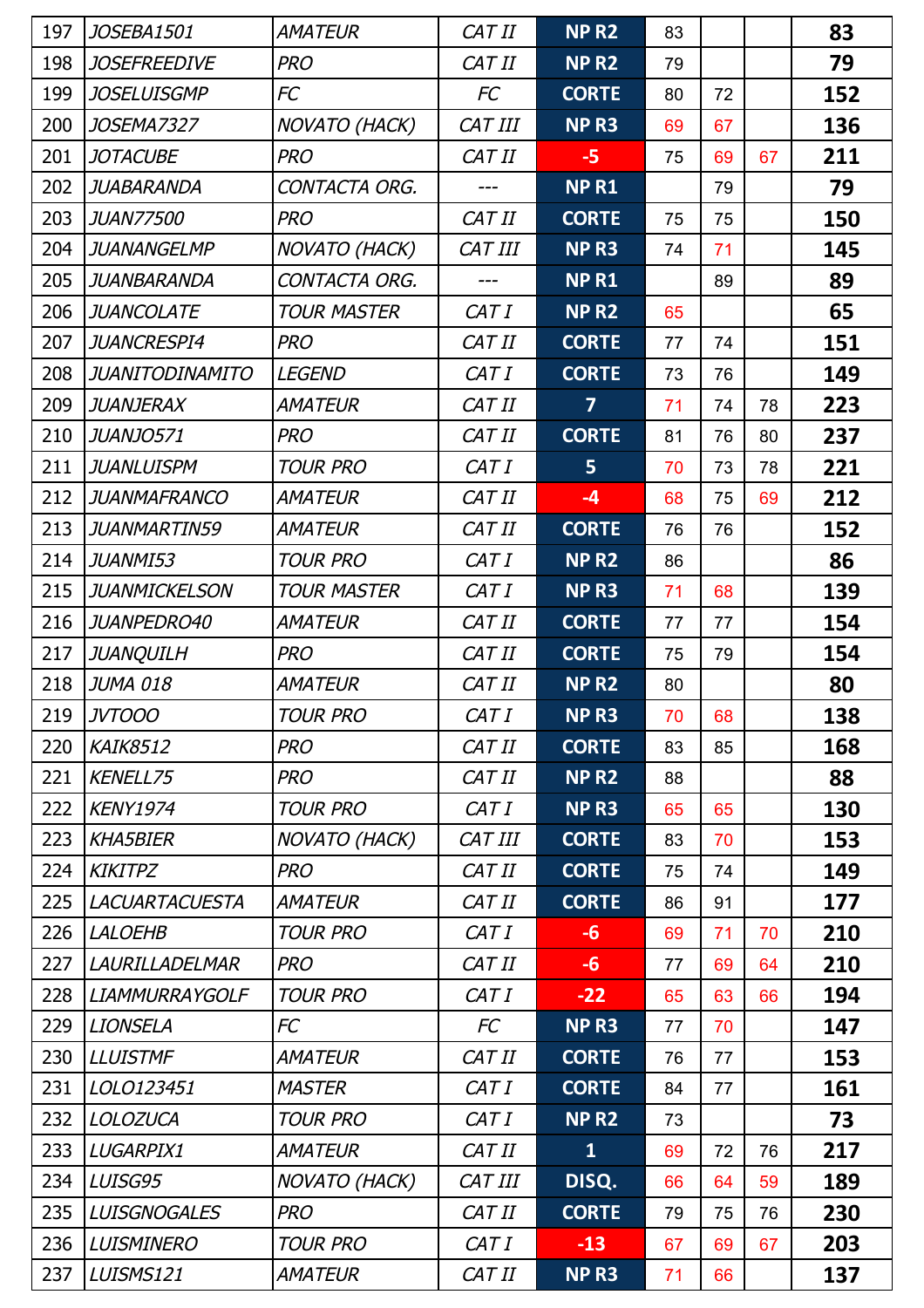| 238 | <b>LUTISJG</b>          | <b>PRO</b>           | CAT II  | $\mathbf 0$      | 72  | 75 | 69 | 216 |
|-----|-------------------------|----------------------|---------|------------------|-----|----|----|-----|
| 239 | LUZ72                   | <b>NOVATO (HACK)</b> | CAT III | <b>CORTE</b>     | 82  | 88 |    | 170 |
| 240 | <b>M4MBRU</b>           | <b>AMATEUR</b>       | CAT II  | DISQ.            | 67  | 66 | 67 | 200 |
| 241 | MACE222                 | NOVATO (HACK)        | CAT III | <b>CORTE</b>     | 82  | 78 |    | 160 |
| 242 | <b>MAMPEL</b>           | <b>TOUR MASTER</b>   | CAT I   | $-37$            | 62  | 60 | 57 | 179 |
| 243 | <b>MANGUAL5</b>         | <b>AMATEUR</b>       | CAT II  | NP <sub>R2</sub> | 92  |    |    | 92  |
| 244 | <b>MANGUAL6</b>         | <b>AMATEUR</b>       | CAT II  | <b>CORTE</b>     | 77  | 75 | 74 | 226 |
| 245 | <b>MANGUALGOLF</b>      | <b>PRO</b>           | CAT II  | $-4$             | 71  | 69 | 72 | 212 |
| 246 | <b>MANOUCHE00</b>       | <b>TOUR PRO</b>      | CAT I   | <b>CORTE</b>     | 77  | 73 |    | 150 |
| 247 | <b>MANUELG7</b>         | <b>NOVATO (HACK)</b> | CAT III | NP <sub>R3</sub> | 74  | 66 |    | 140 |
| 248 | <b>MANURO1</b>          | <b>PRO</b>           | CAT II  | <b>CORTE</b>     | 77  | 75 |    | 152 |
| 249 | <b>MATEOSKI</b>         | <b>TOUR PRO</b>      | CAT I   | NP R3            | 73  | 72 |    | 145 |
| 250 | MAURICIO041600          | <b>AMATEUR</b>       | CAT II  | DISQ.            | 65  | 64 | 64 | 193 |
| 251 | <b>MBPARTNERS19</b>     | <b>PRO</b>           | CAT II  | <b>CORTE</b>     | 86  | 80 |    | 166 |
| 252 | <b>MGROJ</b>            | <b>TOUR PRO</b>      | CAT I   | NP <sub>R2</sub> | 69  |    |    | 69  |
| 253 | <b>MICACALAHONRA</b>    | <b>AMATEUR</b>       | CAT II  | NP <sub>R2</sub> | 102 |    |    | 102 |
| 254 | MICAL770                | <b>PRO</b>           | CAT II  | <b>CORTE</b>     | 77  | 74 |    | 151 |
| 255 | MICHELGF8               | <b>AMATEUR</b>       | CAT II  | <b>CORTE</b>     | 88  | 87 |    | 175 |
| 256 | MIGUEL8335              | <b>PRO</b>           | CAT II  | <b>CORTE</b>     | 79  | 79 |    | 158 |
| 257 | MIGUEL8544              | <b>PRO</b>           | CAT II  | <b>CORTE</b>     | 73  | 77 |    | 150 |
| 258 | MIGUELG00               | <b>PRO</b>           | CAT II  | 3                | 74  | 72 | 73 | 219 |
| 259 | MIGUELGARCIASANC        | NOVATO (HACK)        | CAT III | <b>CORTE</b>     | 74  | 76 |    | 150 |
| 260 | <b>MIGUELGMO</b>        | FC                   | FC      | <b>CORTE</b>     | 84  | 90 |    | 174 |
| 261 | MIGUELON 73773          | CONTACTA ORG.        | ---     | <b>NPR1</b>      |     | 73 |    | 73  |
| 262 | <b>MIGUELRS0</b>        | <b>AMATEUR</b>       | CAT II  | $-13$            | 67  | 67 | 69 | 203 |
| 263 | <b>MIKILANDER</b>       | <b>NOVATO (HACK)</b> | CAT III | <b>CORTE</b>     | 77  | 74 |    | 151 |
| 264 | <b>MIMOMIMON</b>        | <b>MASTER</b>        | CAT I   | $-12$            | 68  | 67 | 69 | 204 |
| 265 | MINGOS01                | <b>TOUR CHAMPION</b> | CAT I   | NP <sub>R3</sub> | 63  | 63 |    | 126 |
| 266 | <b>MINO0276</b>         | <b>AMATEUR</b>       | CAT II  | NP <sub>R2</sub> | 75  |    |    | 75  |
| 267 | <b>MINTXOF</b>          | <b>MASTER</b>        | CAT I   | $-10$            | 71  | 69 | 66 | 206 |
| 268 | <b>MLCH</b>             | <b>FC</b>            | FC      | <b>CORTE</b>     | 76  | 75 |    | 151 |
| 269 | <b>MODESTT</b>          | <b>AMATEUR</b>       | CAT II  | NP <sub>R2</sub> | 75  |    |    | 75  |
| 270 | <b>MONALISAMARBELLA</b> | <b>AMATEUR</b>       | CAT II  | NP <sub>R3</sub> | 73  | 74 |    | 147 |
| 271 | <b>MONJCMERY</b>        | <b>AMATEUR</b>       | CAT II  | <b>CORTE</b>     | 94  | 84 |    | 178 |
| 272 | MONTYKARL2101           | <b>PRO</b>           | CAT II  | NP <sub>R2</sub> | 69  |    |    | 69  |
| 273 | MPOSJIM89               | <b>TOUR PRO</b>      | CAT I   | $-6$             | 71  | 70 | 69 | 210 |
| 274 | <b>NACHONE</b>          | <b>AMATEUR</b>       | CAT II  | <b>CORTE</b>     | 74  | 75 |    | 149 |
| 275 | NACHOTOCA1              | <b>PRO</b>           | CAT II  | NP <sub>R2</sub> | 94  |    |    | 94  |
| 276 | NACHOWOODS55            | <b>AMATEUR</b>       | CAT II  | <b>CORTE</b>     | 78  | 78 |    | 156 |
| 277 | <b>NACHTEULE</b>        | <b>PRO</b>           | CAT II  | $-4$             | 72  | 69 | 71 | 212 |
| 278 | <b>NANDOEGIDO</b>       | <b>PRO</b>           | CAT II  | NP <sub>R3</sub> | 68  | 75 |    | 143 |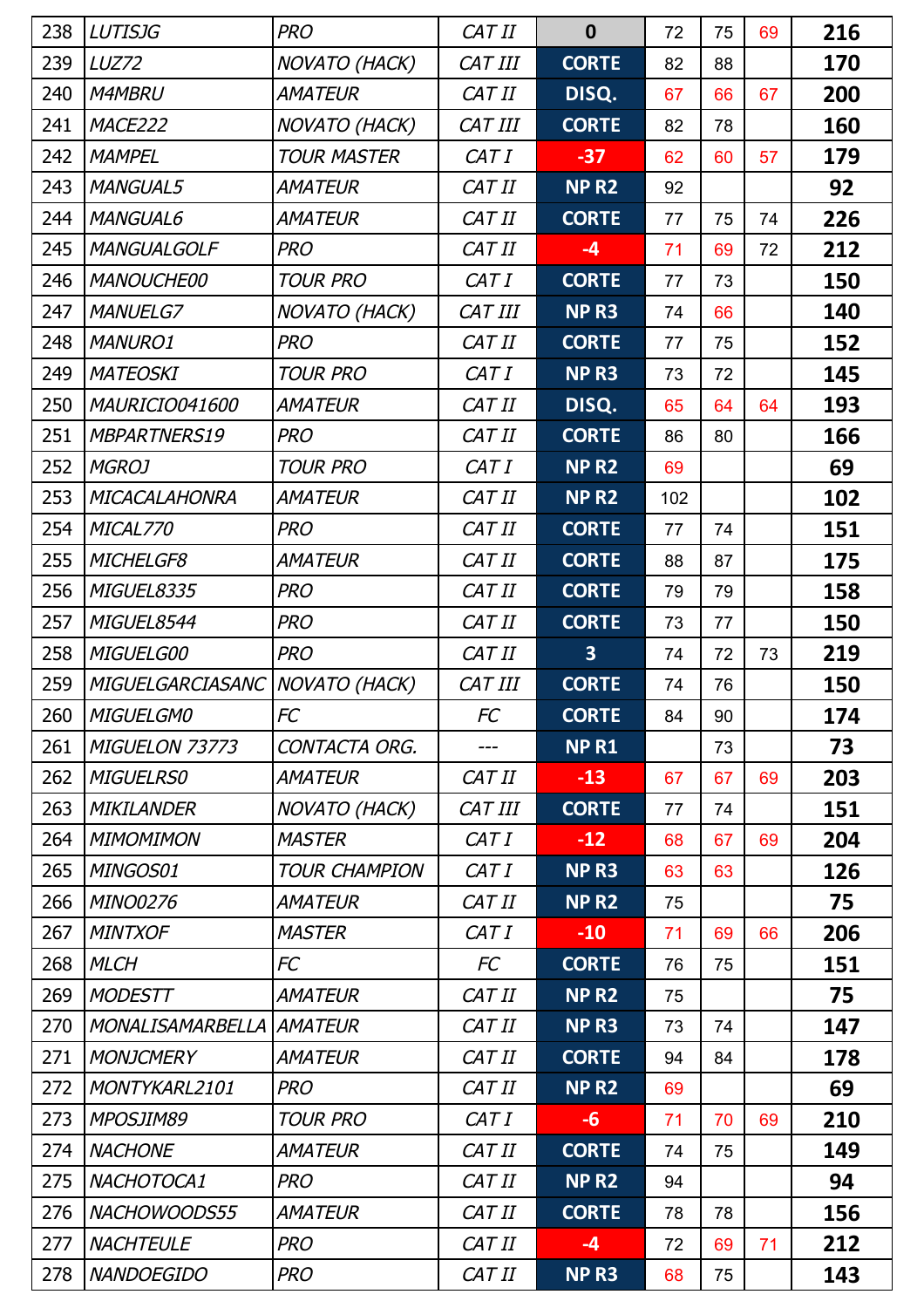| 279 | <b>NANDOELS</b>      | <b>PRO</b>           | CAT II    | NP <sub>R2</sub>        | 73  |    |    | 73         |
|-----|----------------------|----------------------|-----------|-------------------------|-----|----|----|------------|
| 280 | NRIKE51              | <b>PRO</b>           | CAT II    | <b>CORTE</b>            | 76  | 72 |    | 148        |
| 281 | NURIADG81            | <b>AMATEUR</b>       | CAT II    | <b>CORTE</b>            | 84  | 80 |    | 164        |
| 282 | <b>NYCETOMEETYOU</b> | <b>AMATEUR</b>       | CAT II    | <b>CORTE</b>            | 70  | 78 |    | 148        |
| 283 | <b>OJETEROJETE</b>   | <b>PRO</b>           | CAT II    | NP <sub>R2</sub>        | 74  |    |    | 74         |
| 284 | ONNA7                | <b>PRO</b>           | CAT II    | $\overline{7}$          | 76  | 71 | 76 | 223        |
| 285 | <b>OREMVS</b>        | <b>PRO</b>           | CAT II    | <b>NPR1</b>             |     | 74 |    | 74         |
| 286 | <b>ORIP2909</b>      | <b>AMATEUR</b>       | CAT II    | NP <sub>R2</sub>        | 74  |    |    | 74         |
| 287 | OSKAR1972            | <b>MASTER</b>        | CAT I     | $-21$                   | 65  | 65 | 65 | 195        |
| 288 | OVP67                | <b>FC</b>            | <b>FC</b> | NP <sub>R3</sub>        | 74  | 71 |    | 145        |
| 289 | <b>PABLOESPINOSA</b> | <b>MASTER</b>        | CAT I     | NP <sub>R2</sub>        | 70  |    |    | 70         |
| 290 | PABLOTEGANA          | <b>NOVATO (HACK)</b> | CAT III   | NP <sub>R3</sub>        | 77  | 70 |    | 147        |
| 291 | <b>PACOABREGO</b>    | CONTACTA ORG.        | ---       | <b>NPR1</b>             |     | 77 |    | 77         |
| 292 | <b>PACODELGADO</b>   | <b>MASTER</b>        | CAT I     | $-11$                   | 70  | 67 | 68 | 205        |
| 293 | PARCHEVAL            | <b>TOUR PRO</b>      | CAT I     | $\overline{\mathbf{3}}$ | 75  | 72 | 72 | 219        |
| 294 | PAULITABAY           | <b>TOUR PRO</b>      | CAT I     | NP <sub>R2</sub>        | 78  |    |    | 78         |
| 295 | PAVELZHUK            | CONTACTA ORG.        | $---$     | <b>NPR1</b>             |     | 70 |    | 70         |
| 296 | PEAZOCRACK           | FC                   | FC        | NP <sub>R2</sub>        | 72  |    |    | 72         |
| 297 | PEDJA73              | <b>PRO</b>           | CAT II    | <b>CORTE</b>            | 75  | 75 |    | 150        |
| 298 | PEDROMARTINEZ5       | <b>PRO</b>           | CAT II    | <b>CORTE</b>            | 85  | 81 |    | 166        |
| 299 | <b>PEDROMEDAS</b>    | <b>PRO</b>           | CAT II    | <b>CORTE</b>            | 84  | 82 |    | 166        |
| 300 | PEDROMORENO7         | FC                   | FC        | NP <sub>R3</sub>        | 70  | 69 |    | 139        |
| 301 | PEDROPI6309          | FC                   | <b>FC</b> | <b>CORTE</b>            | 78  | 72 |    | <b>150</b> |
| 302 | PEKITENIS07          | <b>PRO</b>           | CAT II    | <b>CORTE</b>            | 77  | 74 |    | 151        |
| 303 | PELAYOGARCIA         | <b>TOUR PRO</b>      | CAT I     | <b>CORTE</b>            | 78  | 76 |    | 154        |
| 304 | PELAZOKAKE           | <b>PRO</b>           | CAT II    | -5                      | 69  | 72 | 70 | 211        |
| 305 | <b>PEPE4667</b>      | <b>TOUR PRO</b>      | CAT I     | <b>CORTE</b>            | 86  | 78 |    | 164        |
| 306 | PEPECARPIN           | <b>PRO</b>           | CAT II    | NP <sub>R3</sub>        | 76  | 71 |    | 147        |
| 307 | PEPIN30101959        | <b>NOVATO (HACK)</b> | CAT III   | <b>CORTE</b>            | 84  | 82 | 81 | 247        |
| 308 | PEREIRADMC           | <b>TOUR PRO</b>      | CAT I     | $-6$                    | 68  | 68 | 74 | 210        |
| 309 | <b>PETERIRUJO</b>    | CONTACTA ORG.        | ---       | NP <sub>R1</sub>        |     | 66 |    | 66         |
| 310 | PETERPET82           | <b>PRO</b>           | CAT II    | $-2$                    | 72  | 70 | 72 | 214        |
| 311 | <b>PIKOTORDO</b>     | <b>AMATEUR</b>       | CAT II    | <b>CORTE</b>            | 75  | 74 |    | 149        |
| 312 | PITTTTTER            | <b>PRO</b>           | CAT II    | <b>CORTE</b>            | 77  | 78 |    | 155        |
| 313 | PPRIVA               | <b>PRO</b>           | CAT II    | NP <sub>R2</sub>        | 67  |    |    | 67         |
| 314 | PPYT <sub>2</sub>    | FC                   | FC        | <b>CORTE</b>            | 80  | 76 | 76 | 232        |
| 315 | QUIMOTE3             | <b>PRO</b>           | CAT II    | <b>CORTE</b>            | 78  | 74 | 74 | 226        |
| 316 | <b>QUINITOLARRAD</b> | <b>AMATEUR</b>       | CAT II    | $-3$                    | 70  | 74 | 69 | 213        |
| 317 | QUIQUE230            | <b>PRO</b>           | CAT II    | NP <sub>R2</sub>        | 70  |    |    | 70         |
| 318 | <b>R5PRO</b>         | <b>AMATEUR</b>       | CAT II    | NP <sub>R2</sub>        | 84  |    |    | 84         |
| 319 | RAFACRISTINA         | <b>TOUR PRO</b>      | CAT I     | NP <sub>R2</sub>        | 100 |    |    | 100        |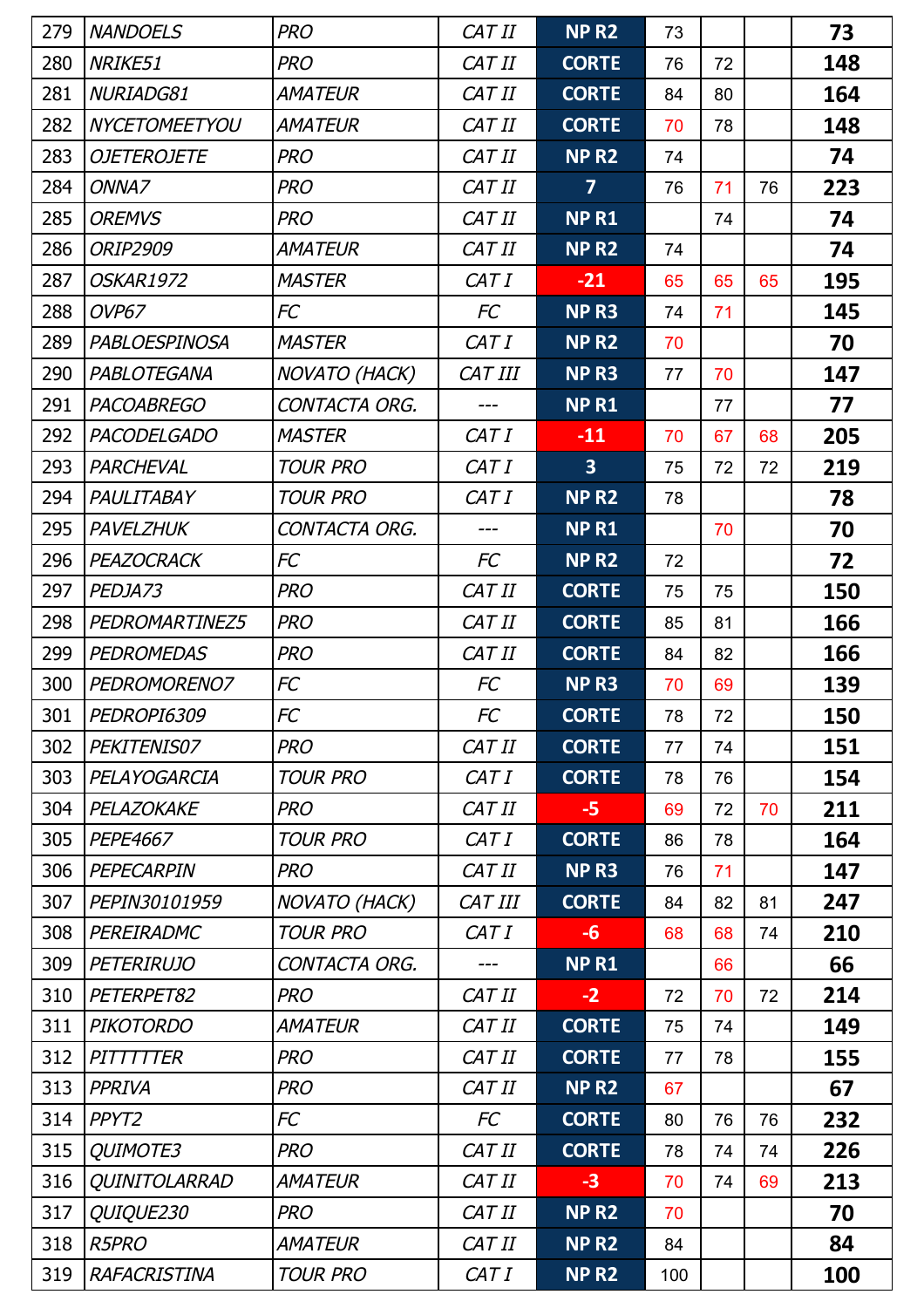| 320 | <b>RAFAJAR</b>        | FC                   | <b>FC</b>      | <b>CORTE</b>            | 78 | 78 |    | 156 |
|-----|-----------------------|----------------------|----------------|-------------------------|----|----|----|-----|
| 321 | <b>RAFTOME</b>        | <b>NOVATO (HACK)</b> | CAT III        | <b>CORTE</b>            | 96 | 96 | 85 | 277 |
| 322 | <b>RAHMSES</b>        | NOVATO (HACK)        | CAT III        | $-6$                    | 71 | 72 | 67 | 210 |
| 323 | <b>RAILAY</b>         | FC                   | <b>FC</b>      | <b>CORTE</b>            | 85 | 72 |    | 157 |
| 324 | RAIMUNDO620           | FC                   | FC             | <b>CORTE</b>            | 76 | 73 | 77 | 226 |
| 325 | <b>RAULDIAZORTEGA</b> | <b>NOVATO (HACK)</b> | CAT III        | <b>CORTE</b>            | 83 | 87 |    | 170 |
| 326 | RAYLET2711            | <b>AMATEUR</b>       | CAT II         | 10                      | 70 | 74 | 82 | 226 |
| 327 | RECLUTAPATOSO66       | <b>PRO</b>           | CAT II         | NP <sub>R2</sub>        | 75 |    |    | 75  |
| 328 | RECTOR10              | <b>MASTER</b>        | CAT I          | $-25$                   | 64 | 62 | 65 | 191 |
| 329 | <b>REKALA</b>         | <b>PRO</b>           | CAT II         | <b>CORTE</b>            | 77 | 71 |    | 148 |
| 330 | <b>RIKICHAN</b>       | FC                   | FC             | <b>CORTE</b>            | 77 | 78 |    | 155 |
| 331 | ROBGON1971            | <b>TOUR MASTER</b>   | CAT I          | $-15$                   | 68 | 67 | 66 | 201 |
| 332 | <b>ROBYMAR0</b>       | NOVATO (HACK)        | CAT III        | <b>CORTE</b>            | 86 | 82 |    | 168 |
| 333 | <b>RODRILORENZO</b>   | <b>NOVATO (HACK)</b> | CAT III        | DISQ.                   | 68 | 67 | 67 | 202 |
| 334 | <b>ROQUETE</b>        | <b>TOUR PRO</b>      | CAT I          | $\overline{2}$          | 75 | 71 | 72 | 218 |
| 335 | <b>RORYLOPE</b>       | NOVATO (HACK)        | CAT III        | $\overline{\mathbf{4}}$ | 71 | 72 | 77 | 220 |
| 336 | <b>RRAMOSCAS</b>      | <b>NOVATO (HACK)</b> | CAT III        | $-22$                   | 66 | 62 | 66 | 194 |
| 337 | <b>RSANCHEY</b>       | <b>FC</b>            | <b>FC</b>      | NP <sub>R3</sub>        | 70 | 71 |    | 141 |
| 338 | <b>RUBEN2407</b>      | <b>TOUR PRO</b>      | CAT I          | NP <sub>R2</sub>        | 71 |    |    | 71  |
| 339 | <b>RUBENDEPRADO</b>   | <b>PRO</b>           | CAT II         | <b>CORTE</b>            | 77 | 76 |    | 153 |
| 340 | <b>RUBIOMIX</b>       | NOVATO (HACK)        | CAT III        | $-5$                    | 67 | 69 | 75 | 211 |
| 341 | <b>RUSANCH25</b>      | FC                   | FC             | <b>NPR1</b>             |    | 71 |    | 71  |
| 342 | RUTDIAZGARCIA         | <b>NOVATO (HACK)</b> | <b>CAT III</b> | <b>CORTE</b>            | 88 | 87 |    | 175 |
| 343 | <b>SALSATOREIII</b>   | <b>PRO</b>           | CAT II         | NP <sub>R2</sub>        | 72 |    |    | 72  |
| 344 | <b>SAMUELOQUI</b>     | FC                   | FC             | $-7$                    | 73 | 68 | 68 | 209 |
| 345 | <b>SANMORTILLO</b>    | <b>NOVATO (HACK)</b> | CAT III        | <b>CORTE</b>            | 77 | 85 |    | 162 |
| 346 | <b>SANTINHM7</b>      | CONTACTA ORG.        |                | <b>NPR1</b>             |    | 81 |    | 81  |
| 347 | <b>SANTRIVI</b>       | <b>LEGEND</b>        | CAT I          | $-24$                   | 66 | 63 | 63 | 192 |
| 348 | <b>SARA1484</b>       | <b>NOVATO (HACK)</b> | CAT III        | <b>CORTE</b>            | 93 | 84 |    | 177 |
| 349 | SCARBALLO23           | <b>PRO</b>           | CAT II         | NP <sub>R2</sub>        | 71 |    |    | 71  |
| 350 | SEBAS22010            | <b>TOUR PRO</b>      | CAT I          | $-15$                   | 68 | 66 | 67 | 201 |
| 351 | SERCOS27              | <b>TOUR PRO</b>      | CAT I          | $-33$                   | 60 | 62 | 61 | 183 |
| 352 | SERGIOSANINOCENT      | PRO                  | CAT II         | <b>CORTE</b>            | 73 | 78 |    | 151 |
| 353 | SERMAVE2              | <b>TOUR MASTER</b>   | CAT I          | $-24$                   | 67 | 61 | 64 | 192 |
| 354 | <b>SHAMPILEE</b>      | <b>TOUR PRO</b>      | CAT I          | $-16$                   | 67 | 66 | 67 | 200 |
| 355 | <b>SHAUN120286</b>    | <b>PRO</b>           | CAT II         | 8                       | 74 | 73 | 77 | 224 |
| 356 | <b>SHAYLANT</b>       | AMATEUR              | CAT II         | <b>CORTE</b>            | 85 | 90 | 87 | 262 |
| 357 | <b>SILVIA1580</b>     | <b>NOVATO (HACK)</b> | CAT III        | <b>CORTE</b>            | 80 | 81 | 76 | 237 |
| 358 | SIMONETE666           | <b>PRO</b>           | CAT II         | $-8$                    | 70 | 68 | 70 | 208 |
| 359 | <b>SISITO440</b>      | <b>NOVATO (HACK)</b> | CAT III        | <b>CORTE</b>            | 80 | 73 | 82 | 235 |
| 360 | <b>SMORENOCHACON</b>  | NOVATO (HACK)        | CAT III        | NP <sub>R2</sub>        | 70 |    |    | 70  |